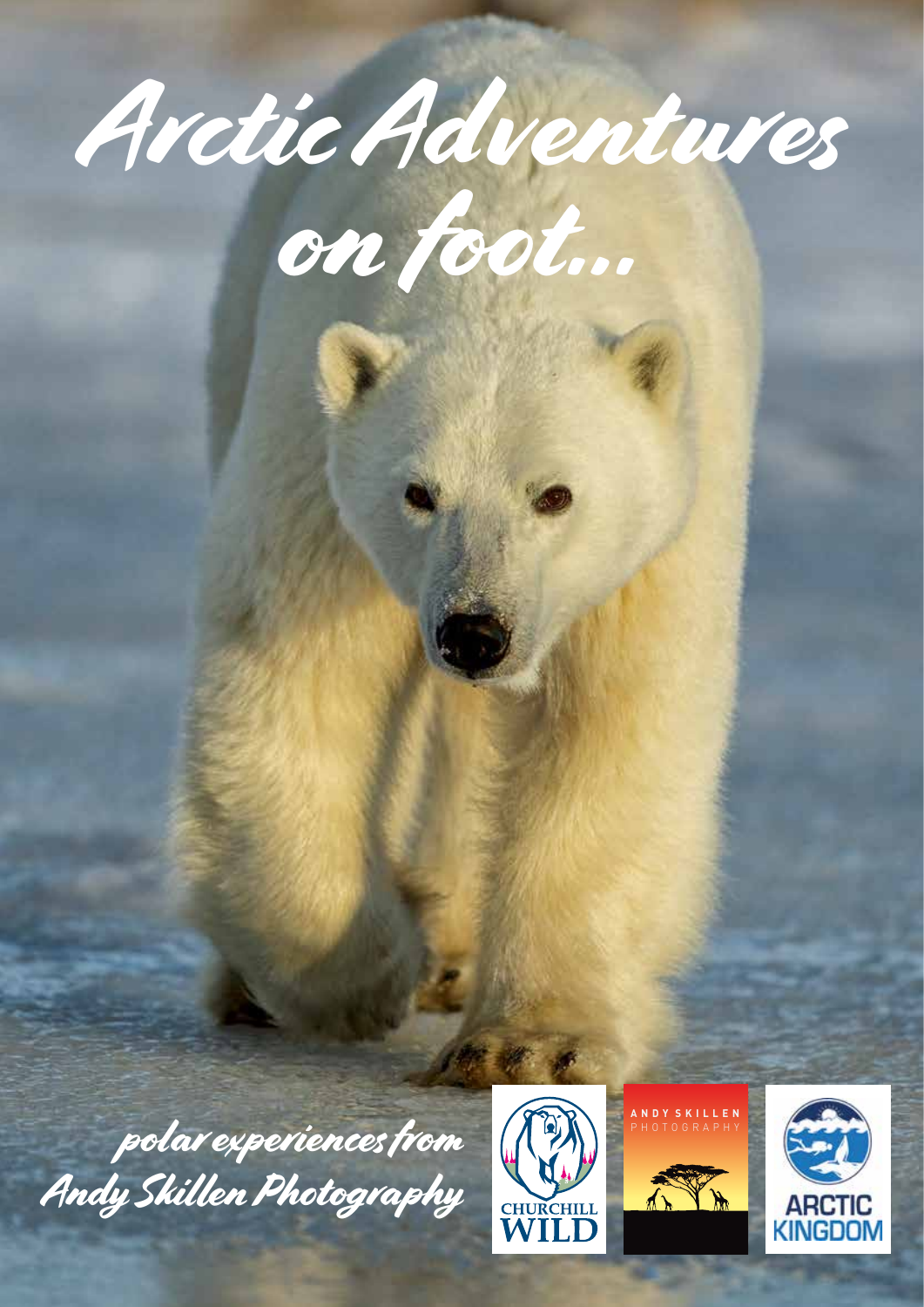# **POLAR BEAR PHOTO SAFARI – NANUK**

- **• 8 days; 7 nights**
- **• 25 October 1 November 2019; C\$ 13,995 (plus 9% tax) based on twin-share**
- **• Price fully inclusive Winnipeg Winnipeg; international flights not included**

*Your Polar Bear Photo Safari takes place at Nanuk Polar Bear Lodge during prime polar bear season in October and November and is considered a "must-do" photography adventure for both professional and aspiring photographers. Why? Simply because this wildly rugged and remote lodge is located on the shoreline of Hudson Bay, far, far away from any civilisation (access is by air only) and provides photographers with the opportunity to experience rare ground-level polar bear photography in a pristine, wilderness environment. We can spend long hours in the field, moving ourselves into unique positions to help you catch that shot of a lifetime.* 

We will explore daily in search of wildlife, although sometimes we may not have to go far as polar bears and wolves do venture right up to the Lodge fences enabling us to photograph them from vantage points in the camp itself. The ground-level photo opportunities for polar bears are further enhanced by the possibility of wolf, moose, Arctic fox, red-fox, ptarmigan, gyrfalcon, snowy owl and more.

# **ITINERARY**

## **Day 1: Arrive Winnipeg**

Overnight stay and a chance for a pre-departure group dinner with your fellow adventurers at 7pm. **Includes:** 1 night accommodation; dinner

## **Day 2: Time to head north!**

Travel with me to Churchill by scheduled airline, and then once we arrive we will prepare for onward charter flight to the lodge (this is done in two batches). This scenic flight takes you along the Hudson Bay coast over historic waterways and landmarks on your way to Canada's most exclusive polar bear viewing properties. Keep a sharp eye en route for caribou, seals, wolves and of course the bears themselves!

**Includes:** breakfast, lunch, dinner

# **Day 3,4,5 and 6: Tundra trekking & priceless photography**

We have excellent chances of wolf encounters also at Nanuk, as well as other wildlife, and the nights – if they are clear – give us a great opportunity for northern lights, and we will wake you up if the show looks spectacular!

**Includes:** breakfast, lunch, dinner

## **Day 7: Back to reality**…

Nanuk Lodge is located in a wildly rugged and remote location catering to the dedicated wildlife photographer willing to spend long hours in the field to get up close and personal with the wildlife. When you've pictured a polar bear from ground level, on the same piece of ice as you, then, well, you'll never be the same again! **Includes:** night in Winnipeg; breakfast, lunch and dinner **Day 9: Leave for home** Drag yourself up, sigh, and say goodbye to beautiful Manitoba…and onto your next adventure, wherever that may be!

After another hearty breakfast it's time to pack for the flight back to Churchill, say good-byes and snap a few more pictures. After another exciting aerial tour, you'll arrive in Churchill, where your bags will be stored for you until your flight back to Winnipeg later in the day. You are then free to explore and wine and dine in this frontier community at your leisure. We can even fix up dogsledding too for those wishing a canine adventure! We will then get you on the flight back to Winnipeg, where you will overnight again at our preferred airport hotel.

# **DUAL LODGE ARCTIC SAFARI**

- **• 11 Days; 10 nights**
- **• 17-27 October, 2019; C\$16,995 (plus 9% tax) based on twin share**
- **• Price fully inclusive Winnipeg Winnipeg; international flights not included**

*This late fall safari takes you to both Seal River Heritage Lodge and Nanuk Polar*  Bear Lodge to experience two stunning, remote locations uncluttered by any other *visitors than our group. The diversity of wildlife and stunning wintry landscapes are stunning, and on this unique trip you'll have access to two populations of polar bears, wolves, moose, and more, as well as opportunities for some spectacular northern lights photography. You'll take scenic flights over Hudson Bay and along the coast, and spend eight nights at two of our luxury eco-lodges, which are located in vastly different landscapes: the open tundra, and the edge of the boreal forest. This is a true once-in-a lifetime arctic adventure.*

# **ITINERARY**

#### **Day 1: Arrive Winnipeg**

Overnight stay and a chance for a pre-departure group dinner with your fellow adventurers at 7pm.

**Includes:** 1 night accommodation; dinner **Includes:** dinner

# **Days 2-5: Seal River Heritage Lodge**

After a restful night in Winnipeg you will depart for Churchill. Upon arrival, we will put you onto the charter flights to Seal River Lodge, where, after a scenic flight north up the coast, arrive at Seal River Heritage Lodge where after a delicious lunch, you'll head out for your first wildlife hike!

The remainder of your days at Seal River will start around 8:00 am with a hot breakfast followed by your morning hike around 9:30 am. After a few hours out on the tundra, seeking out polar bears and other Arctic wildlife, you'll head back to the Lodge for lunch. We will then venture out again in the afternoon, but of course, we could be ready to go at any time (or stay out longer) if the sighting permits.

**Includes:** breakfast, lunch, dinner

## **Day 6 to 9 - Nanuk Polar Bear Lodge**

Time to head to the second stop of your dual-lodge experience! Nanuk Polar Bear Lodge is about 250 km southeast of Churchill and the 75 minute charter flight will include a flyover of York Factory, the hub of the historic fur trade. Your days at Nanuk will be filled with more exciting wildlife encounters. The wildlife at Nanuk is incredibly diverse and

includes polar bears, wolves, moose, caribou, Arctic and coloured fox, and Arctic hare. We use customdesigned, open-air "Tundra Rhinos" to get our guests along the coast and, across the many small rivers and creeks that lead to the Bay, and once located, we approach the wildlife on foot. **Includes:** breakfast lunch dinner

# **Day 10 - Return To Winnipeg**

After another hearty Lodge breakfast, we will begin transfers back to Churchill. Have your cameras ready for the return flight as it affords excellent opportunities for great aerial shots. Today is your last day in the Churchill area.

Upon your return to Churchill, our representative will store your luggage. The balance of the day is then free for browsing the shops and exhibits of Churchill. Your flight south to Winnipeg will take place this evening, and upon arrival, collect your bags, head out of the arrivals doors and look to your right. The Grand Hotel is located across the way only a two minute walk.

**Includes:** breakfast, lunch, dinner

# **Day 11 - Depart Winnipeg**

Today you will fly home on your own travel arrangements, marking the end of your adventure with Churchill Wild and the beginning of a lifetime of savoring the experiences of the Arctic.